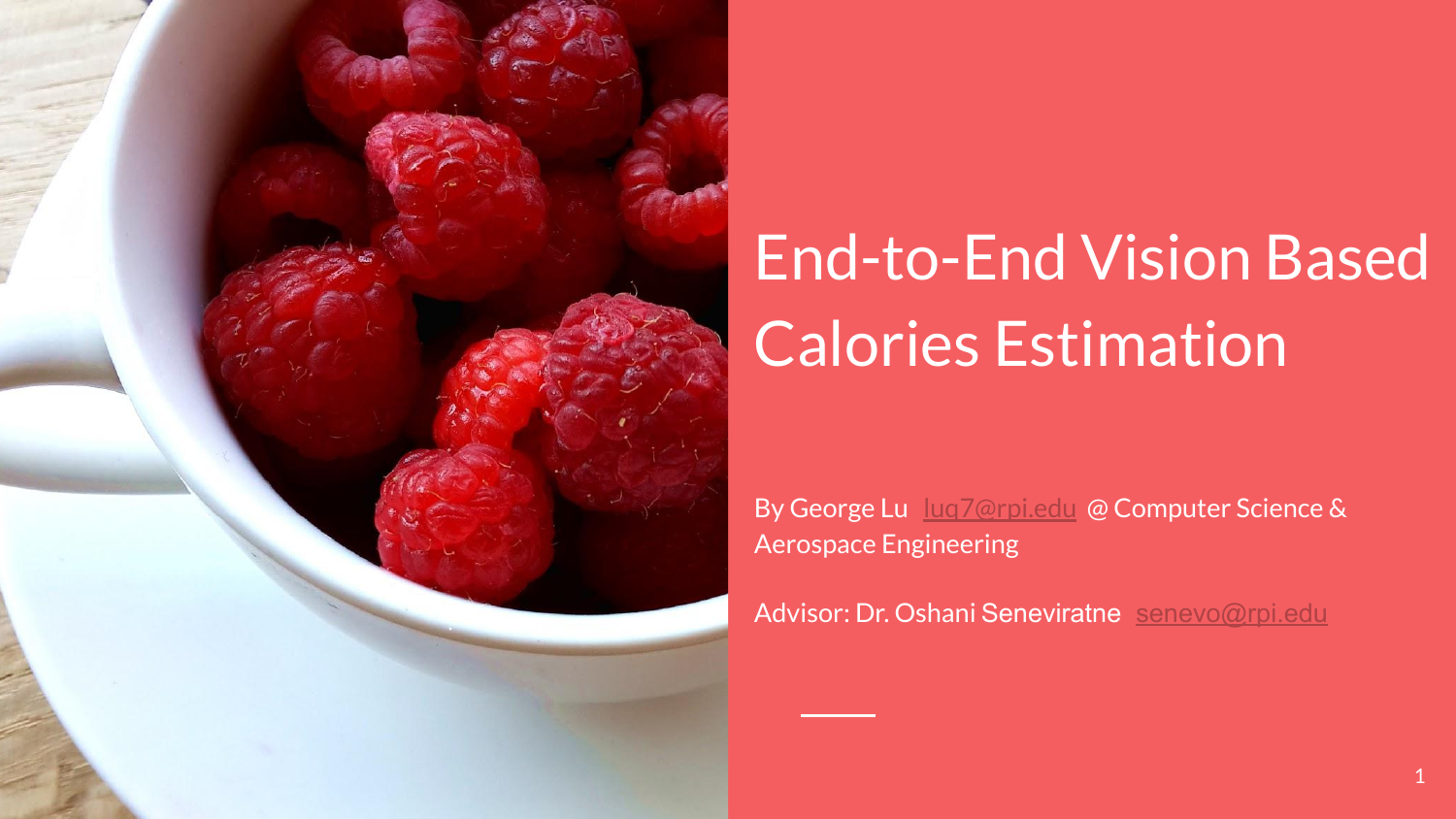#### Problem Statement

To aid the process of food recommendation, given a food image of any size, efficiently and accurately identify the food items and estimate the calories of the food.

Accuracy is not a strict requirement. The estimated calories result will potentially be used for the user's next meal recommendation.

Efficiency is crucial. User would not want to wait too long.

Method should be interpretable for users.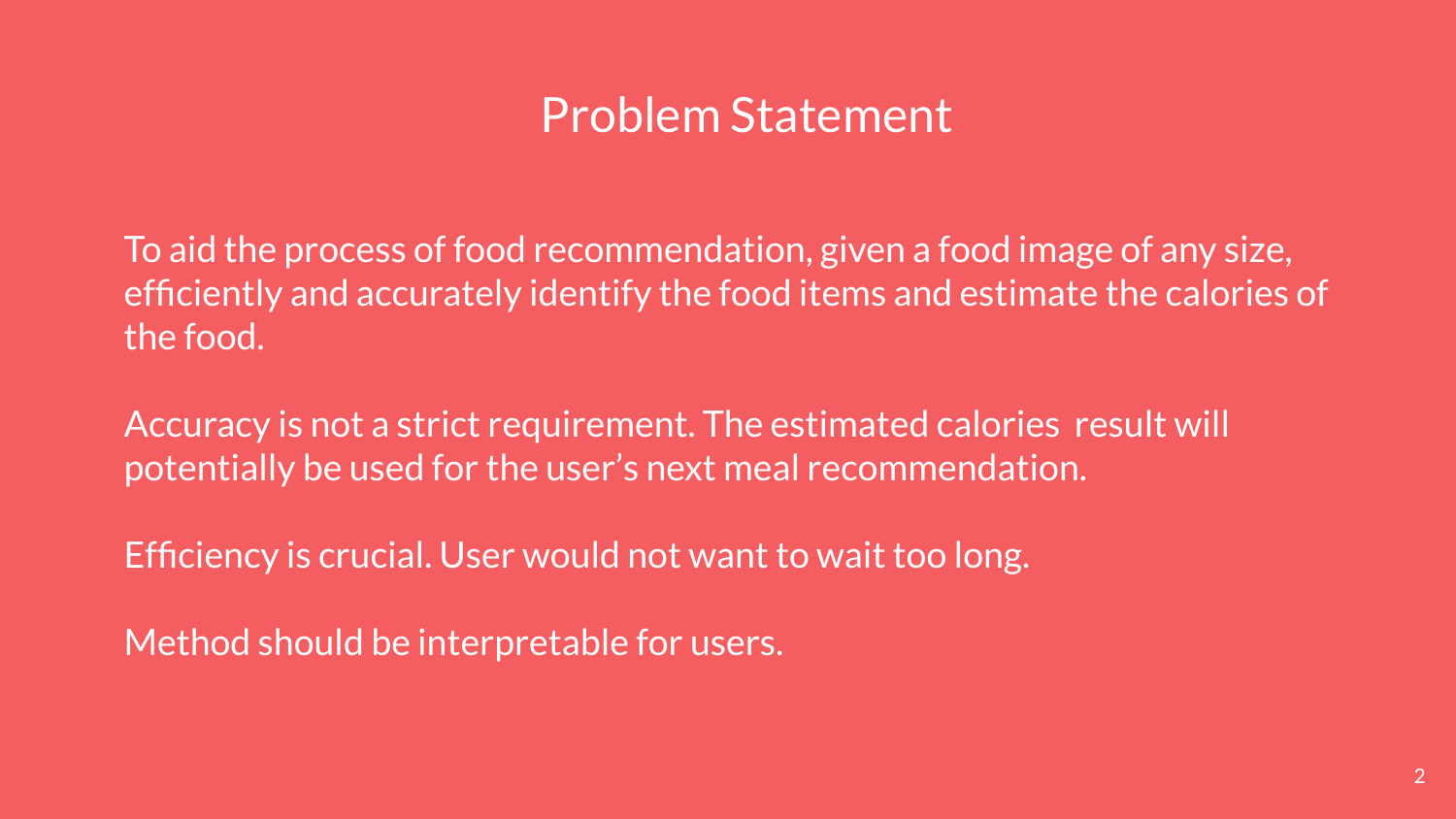## **Related Work**

#### ECUSTFD:

- 1. achieved fairly accurate result on calories estimation of around 20 types of fruit.
- 2. Two shots prediction, includes multiple steps.
- 3. Not practically meaningful.



Fig. 3. Calorie Estimation Flowchart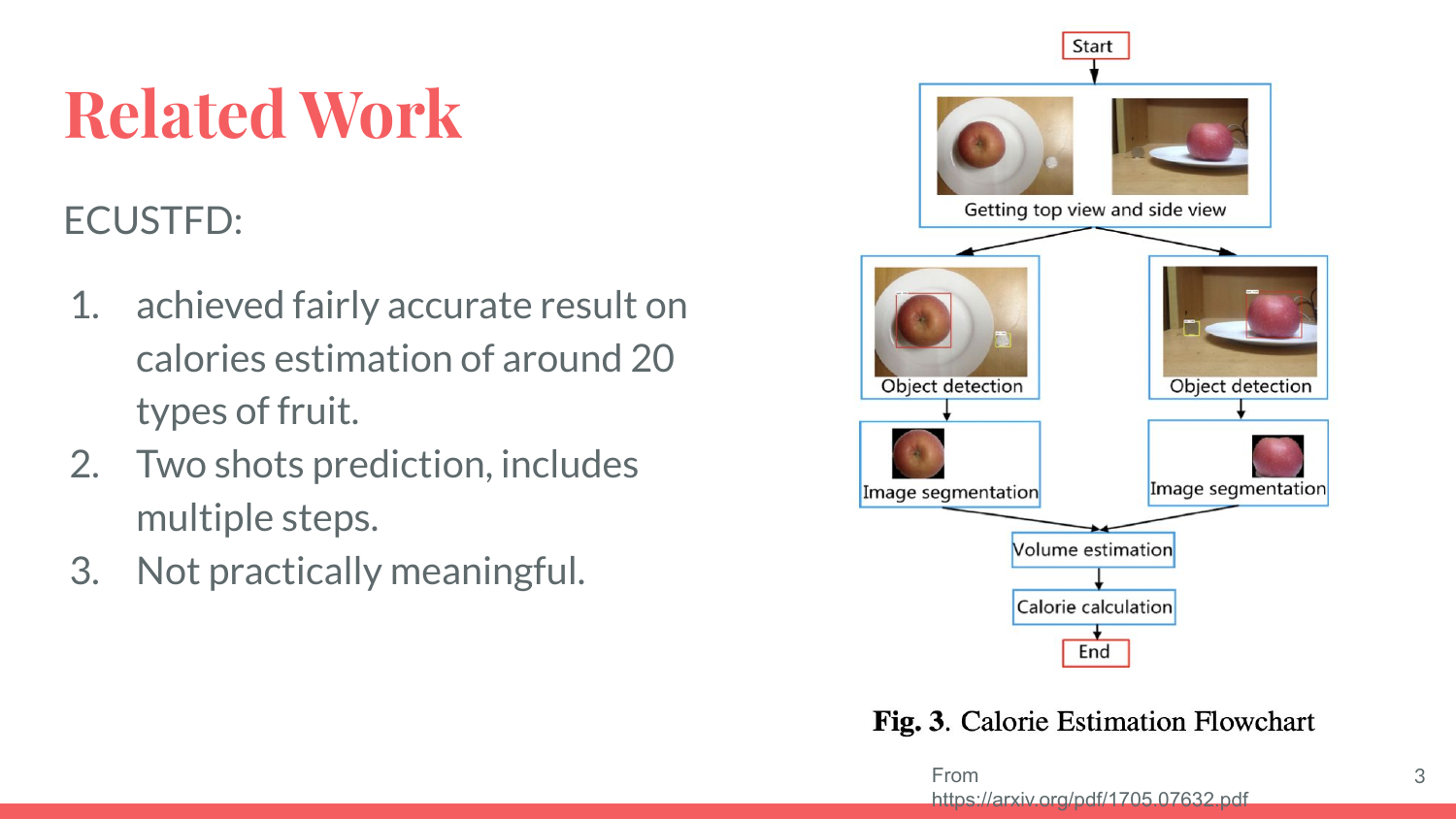#### **Related Work**

Multi-Task Learning for Calorie Prediction on a Novel Large-Scale Recipe Dataset Enriched with Nutritional Information:

- 1. a multi-task CNN which estimates the calories, average ingredient word embedding, the type of food, and an embedding of the preparation steps of the meal
- 2. Only accurate on certain types of food.



Fig. 2: Overview of our proposed architecture. Our model is trained in a multi-task setup inferring the calories, the ingredients, and the macronutrients (e.g. protein).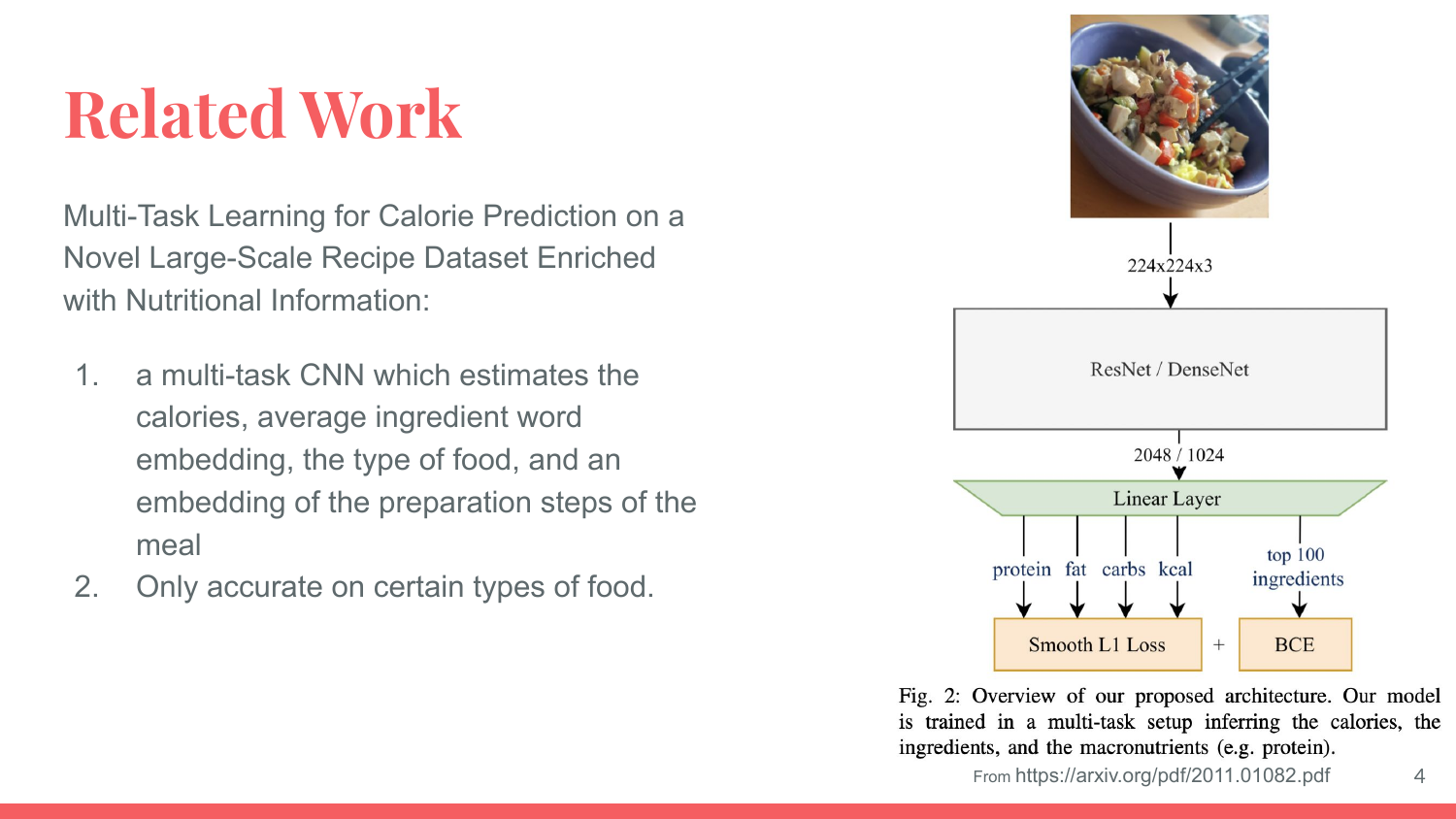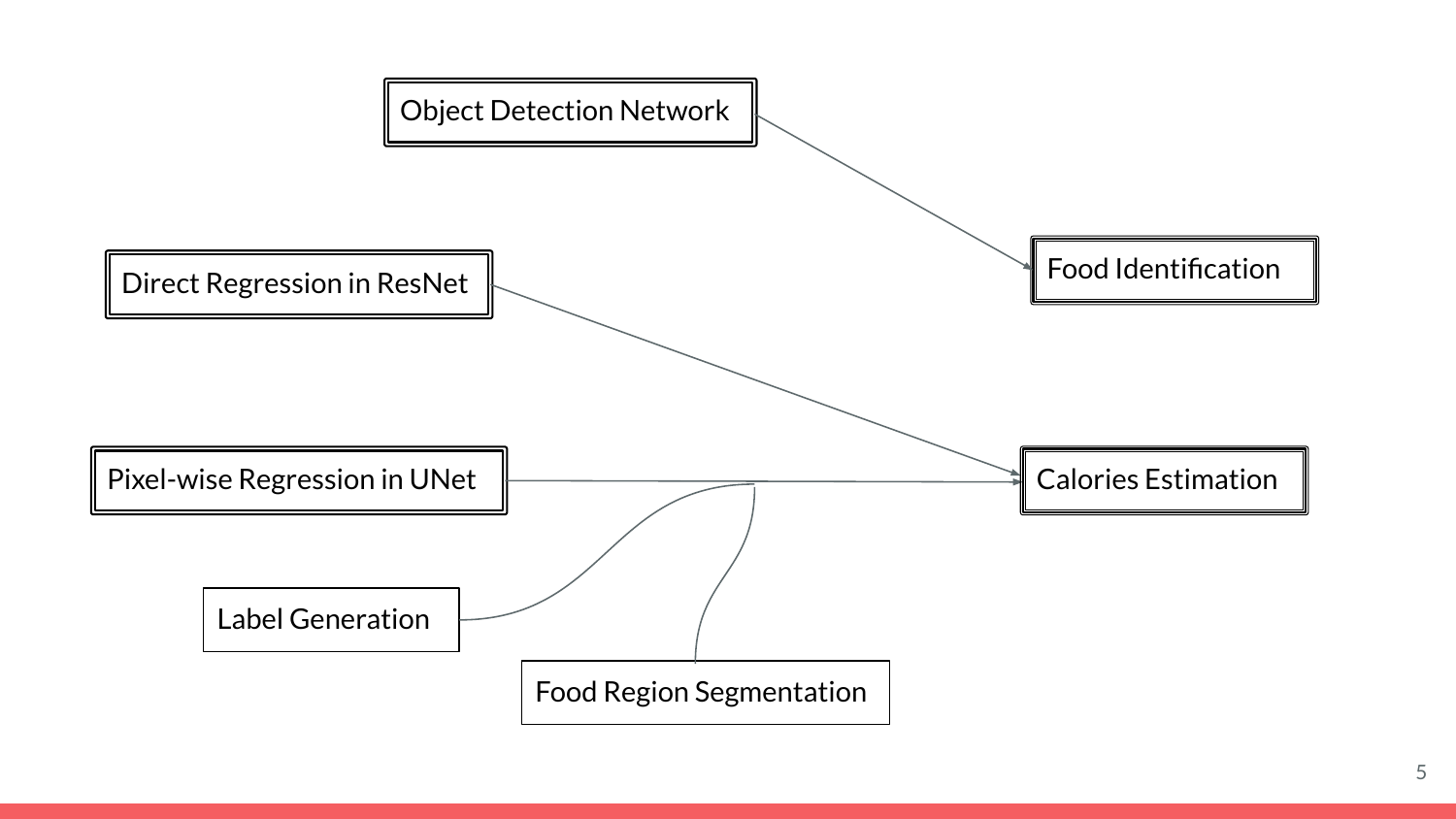# **Dataset**:**Nutriti on 5k**

#### Published by google

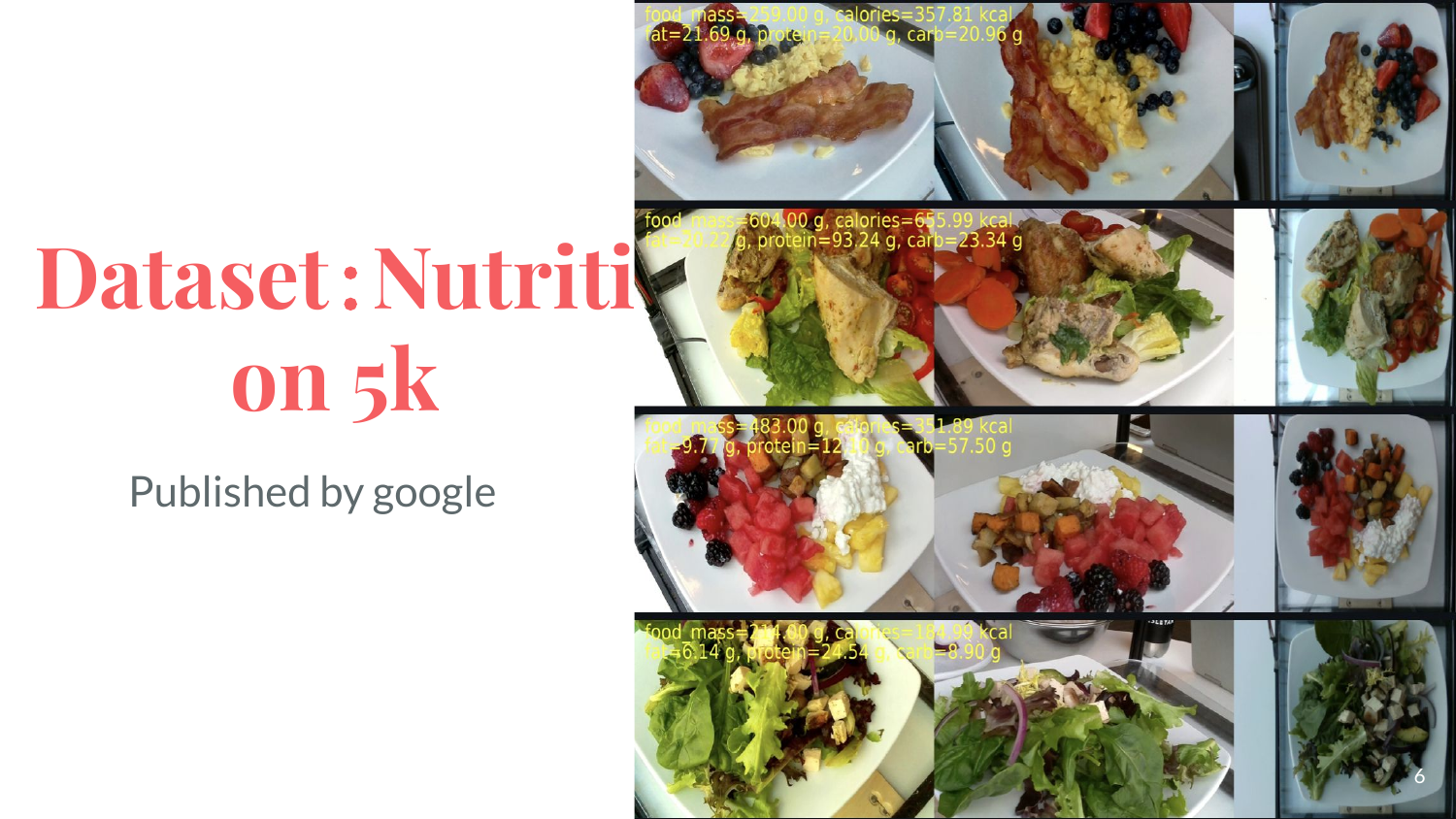### **Direct Regression**

- Rather "trivial", serve as a comparison benchmark
- ResNet with appropriate modification of parameters to fit a regression task of RGB image
- Input images resized to the same size
- **Hyper parameter tuning**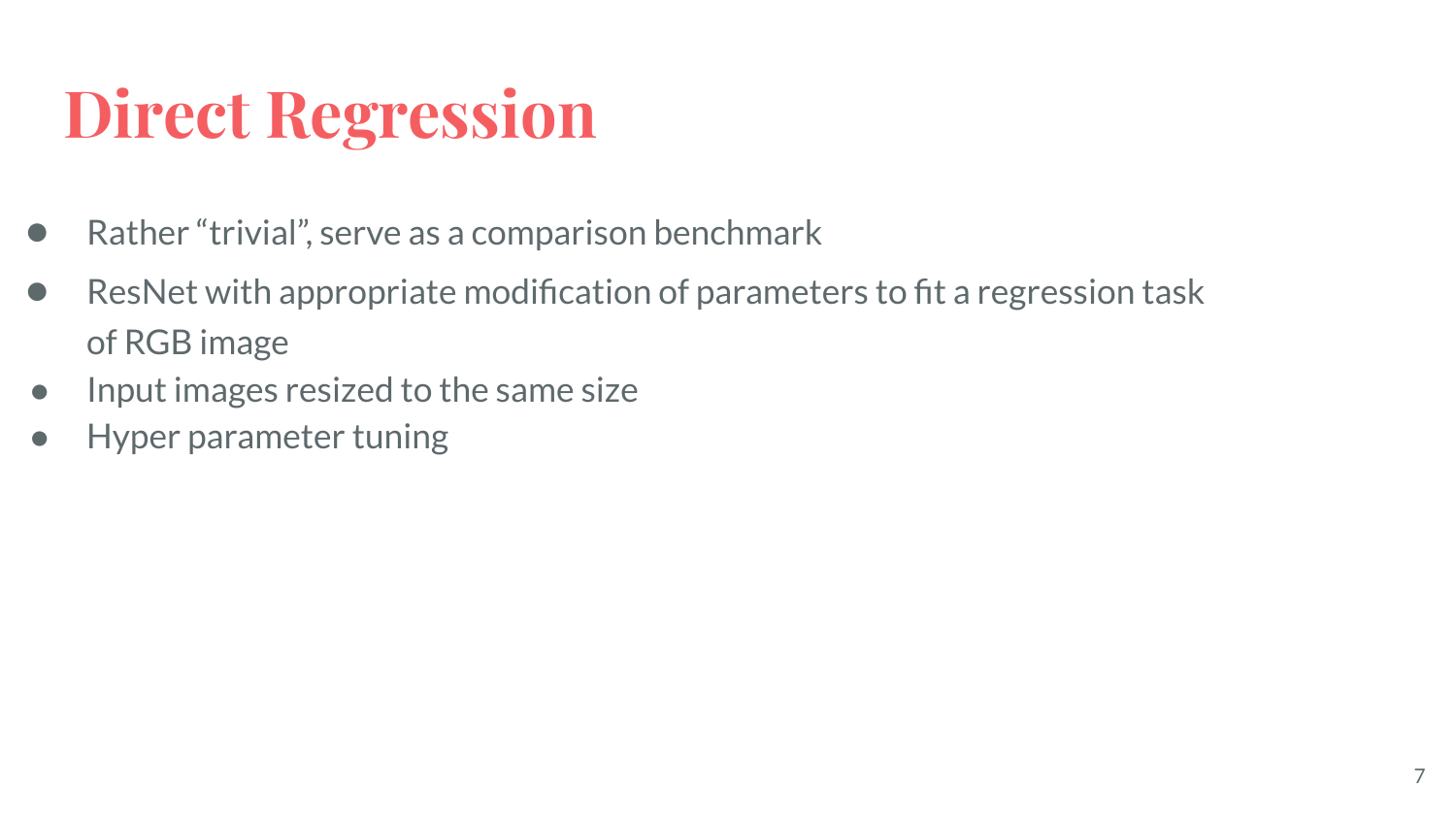## **Pixel-wise Regression**

Before training:

Step 1: run a image segmentation model to mask out food regions

Step 2: create the calories label maps so that calories are only distributed to pixels

belonging to a food region

Step 3: modify the original UNet model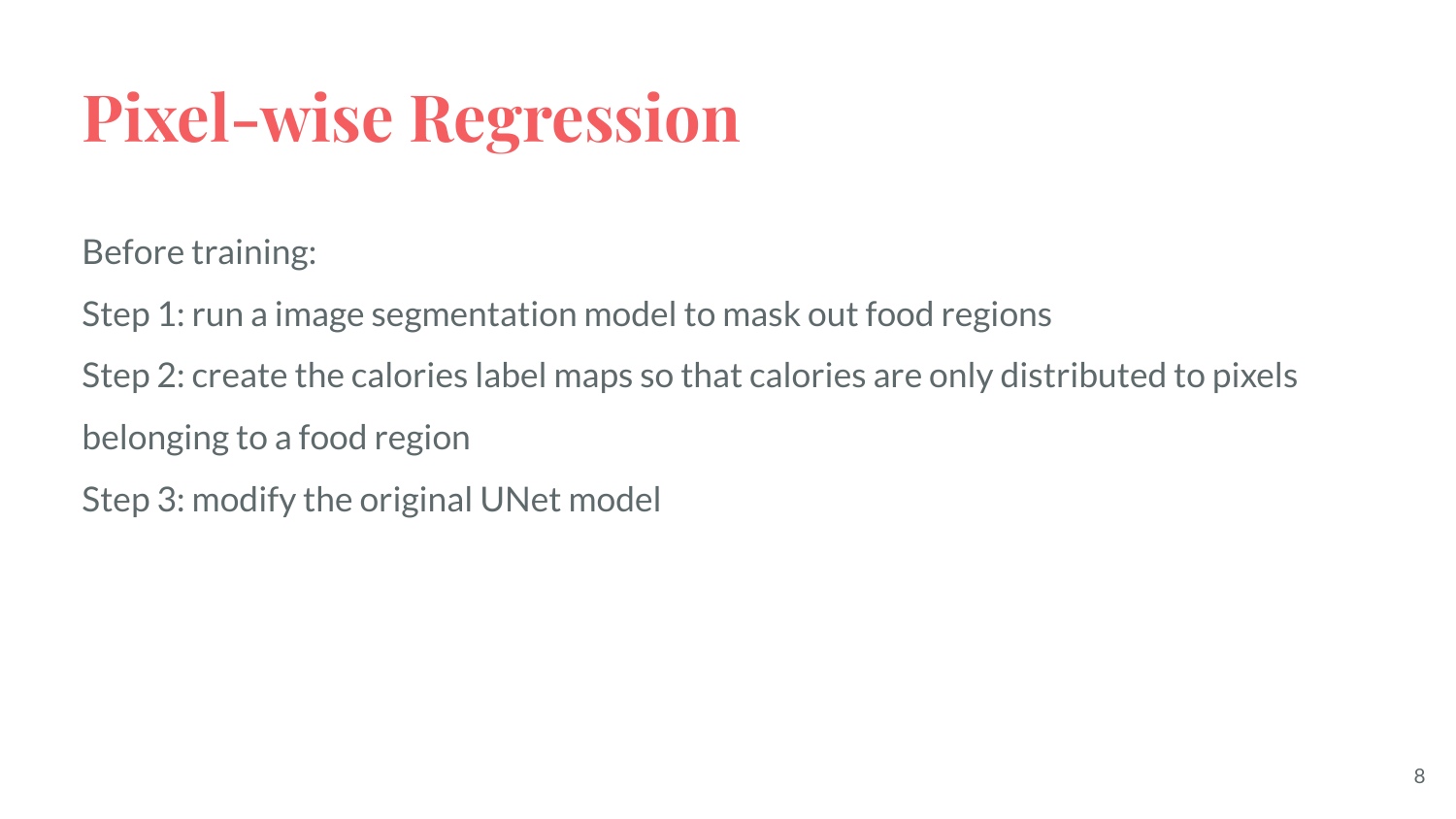## **Food region segmentation**

Open source pretrained model from https://tfhub.dev/google/seefood/segmenter/mobile\_food\_segmenter\_V1



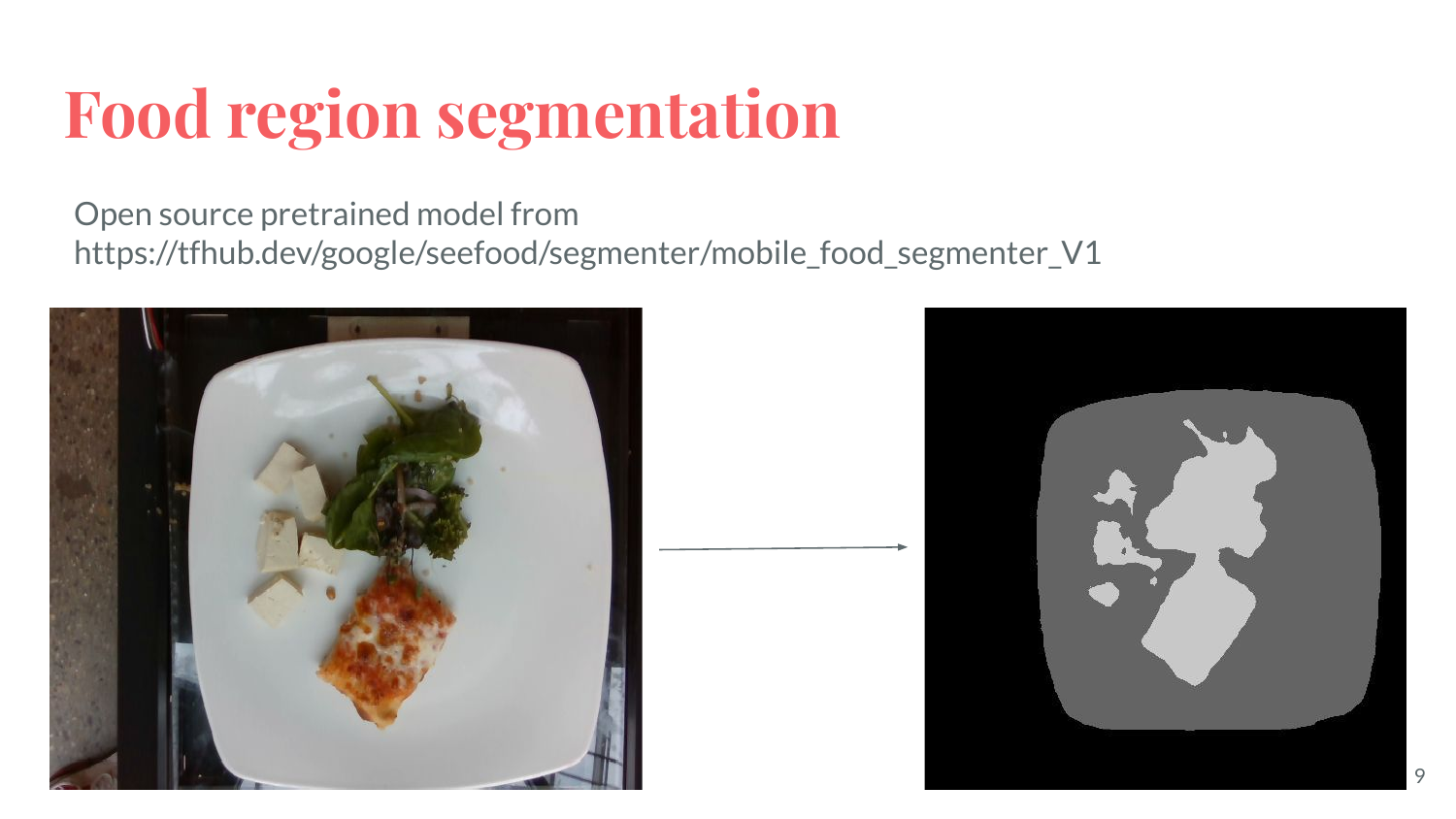#### **Calories Label Creation**



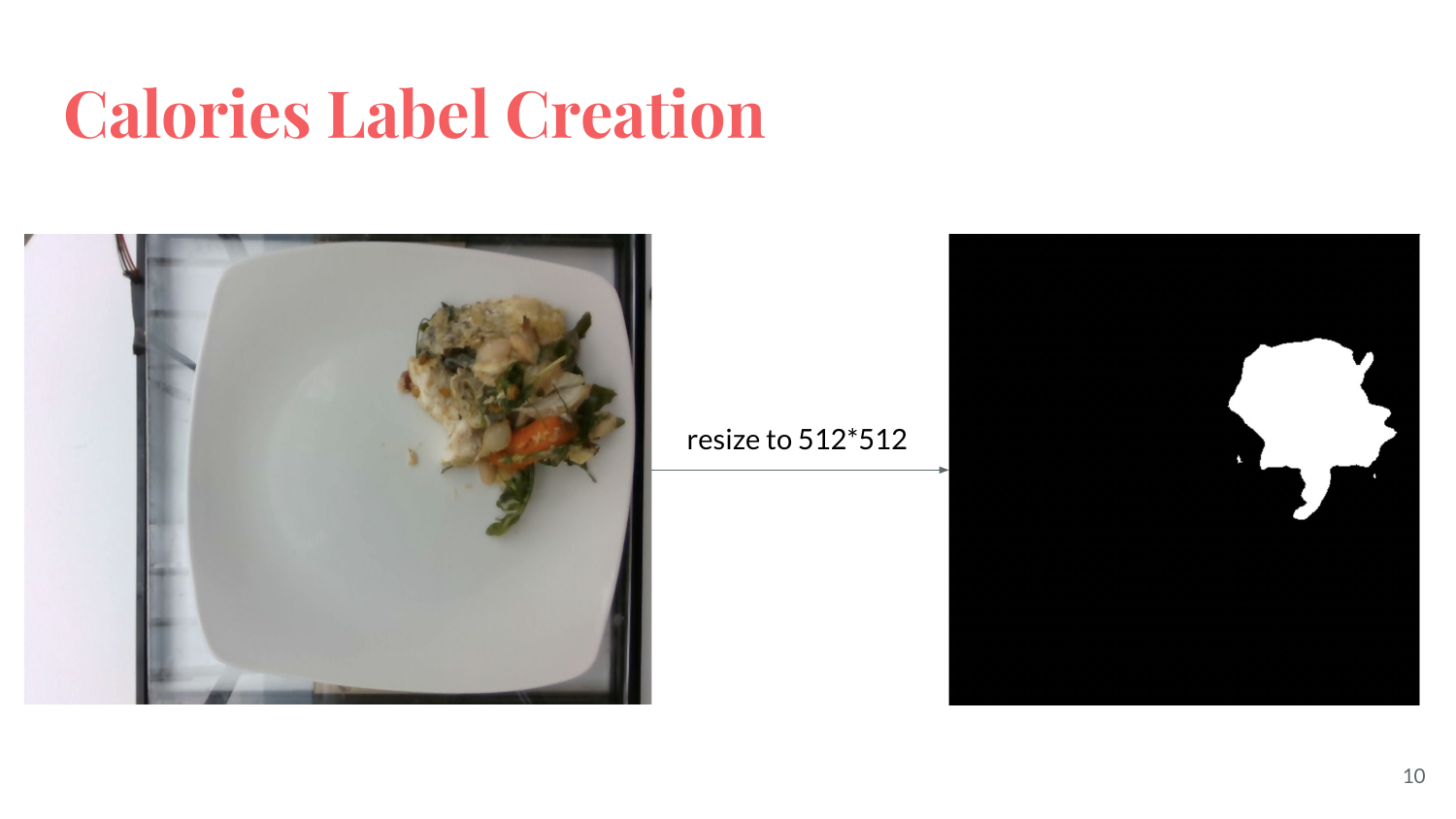## **Modifying Unet**

- ReLu Layers everywhere possible:
	- The calories should always be a positive value
- Number of classes = 1, output the logits map, so this becomes a 2-D Regression
- MSE over MAE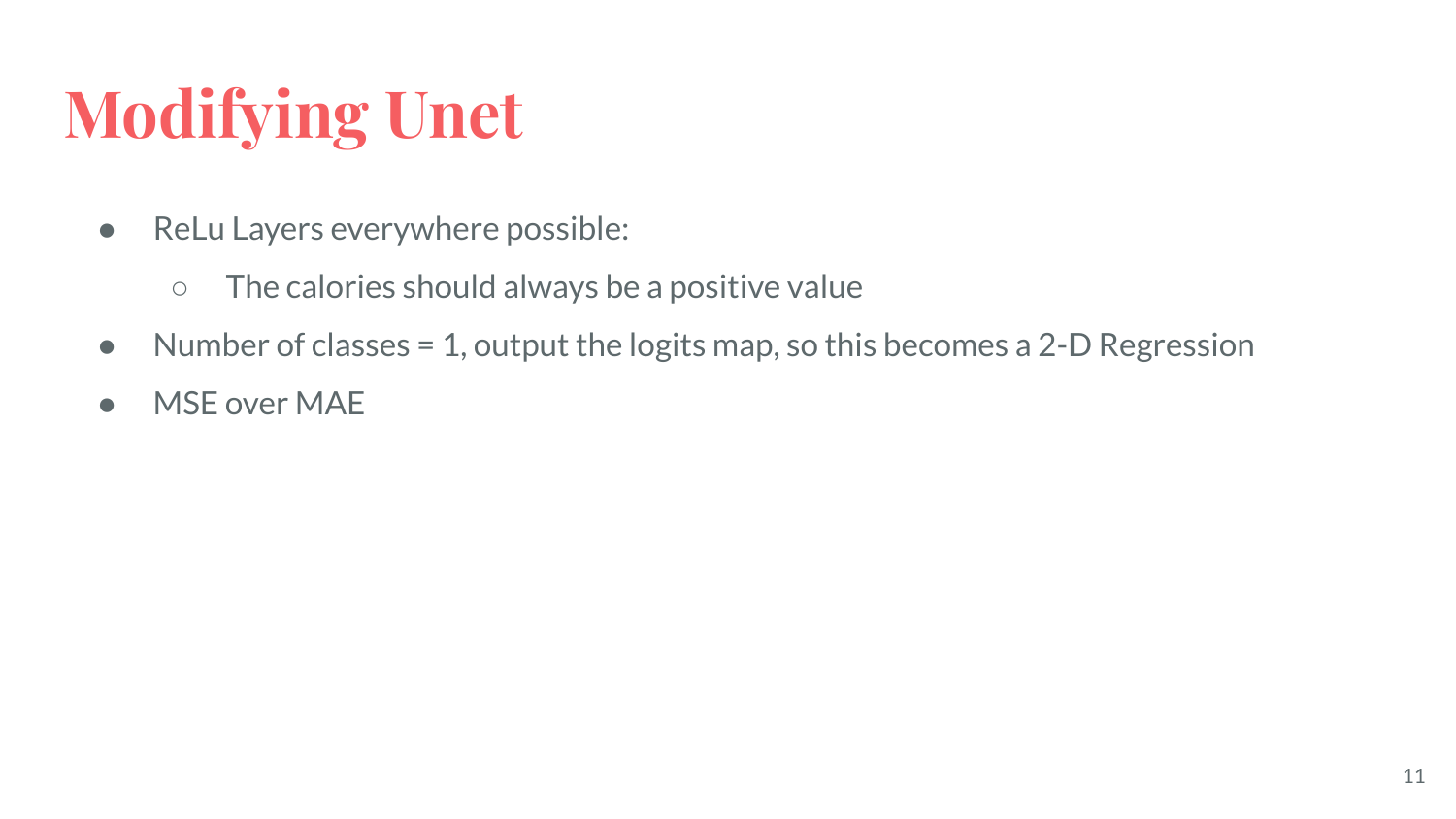#### **Explainable Output**



#### True: 57.5000 kcal Prediction: 63.3885 kcal

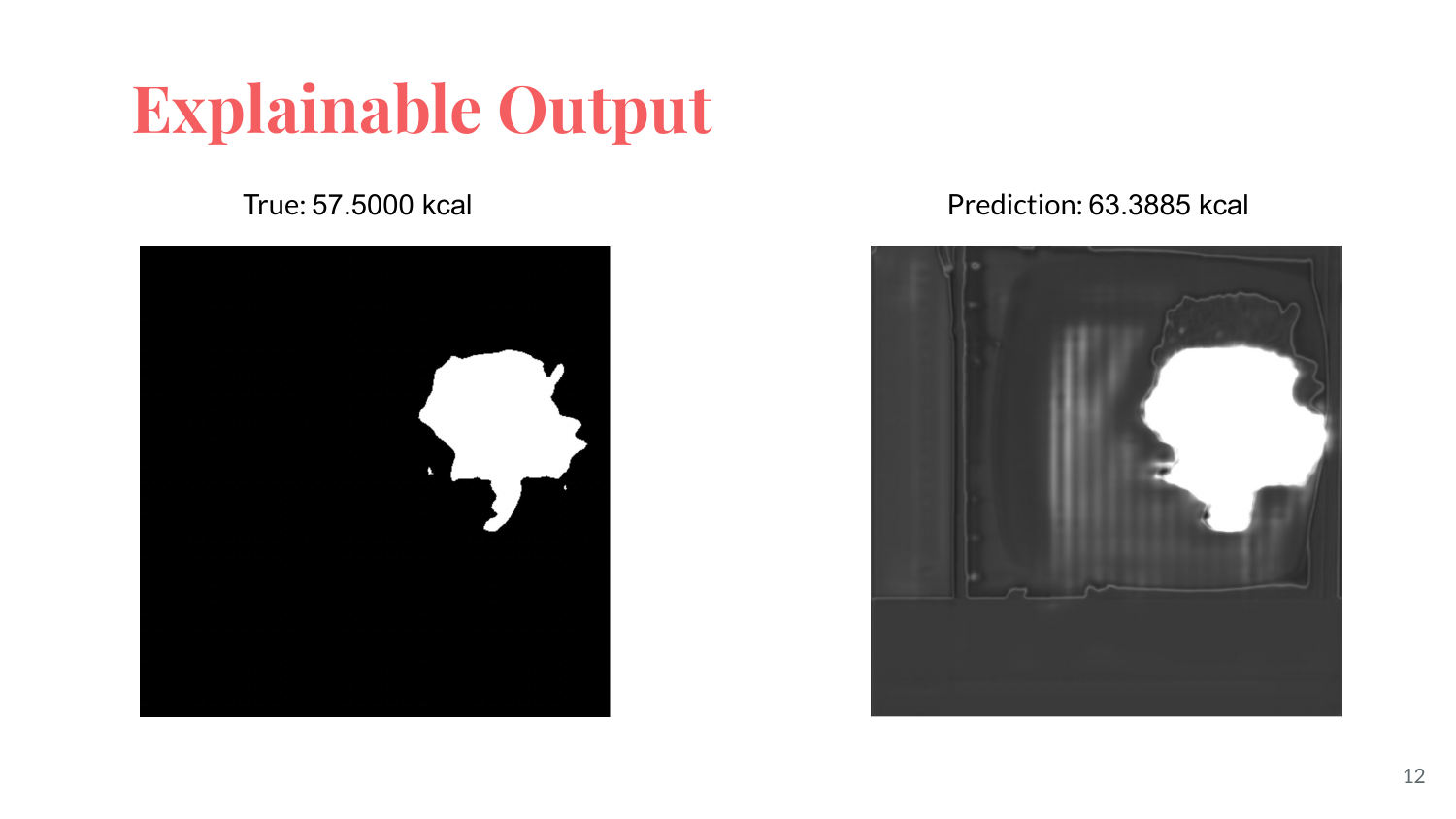#### **Result**

|                       | Mean Absolute Error(in kcal) |
|-----------------------|------------------------------|
| ResNet <sub>50</sub>  | 76.18592637160728            |
| Unet + pixelwise loss | 71.36310889437738            |
| Unet + joint loss     | 77.9916347123654             |